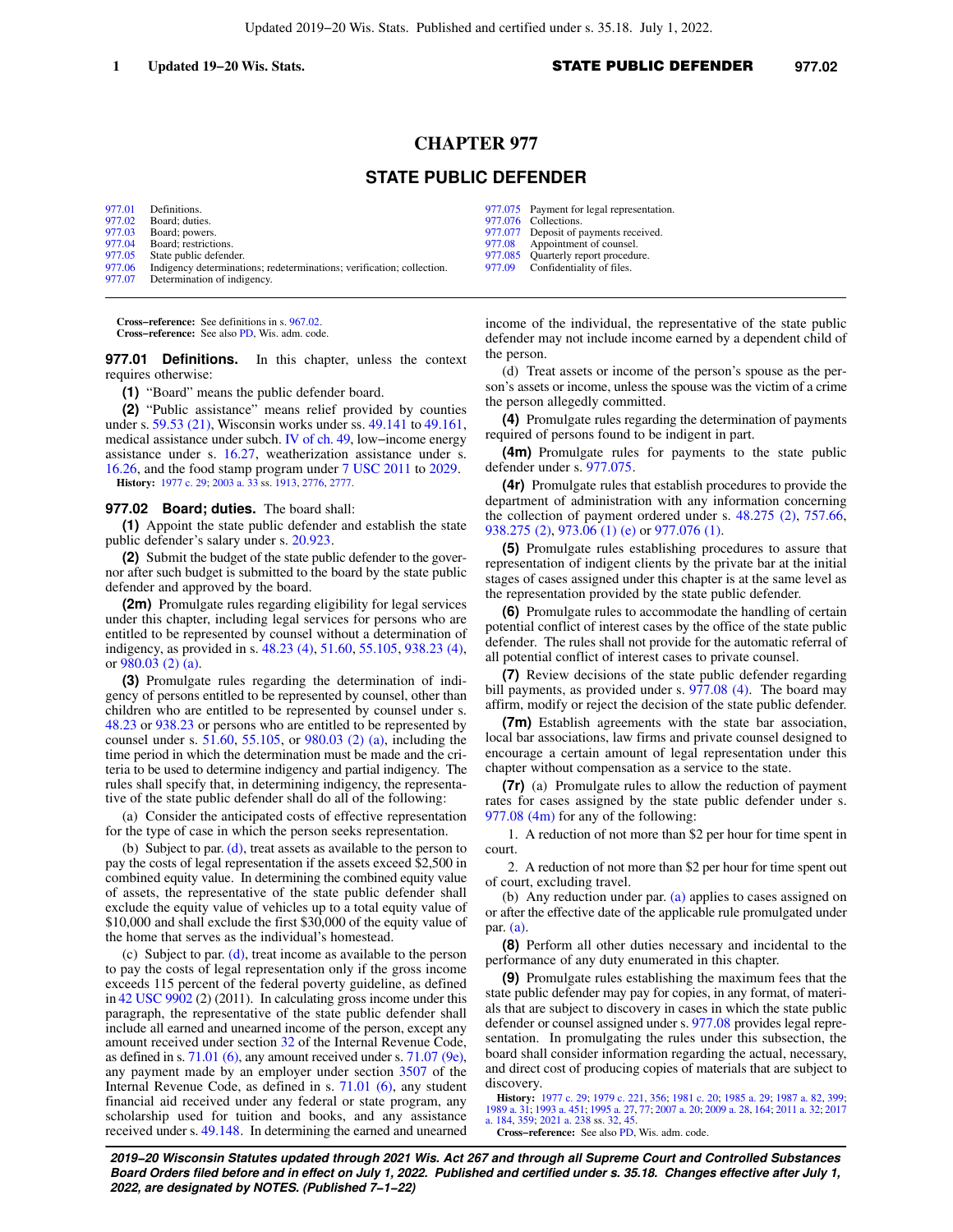### **977.03** STATE PUBLIC DEFENDER **Updated 19−20 Wis. Stats. 2**

**977.03 Board; powers. (1)** The board may remove the state public defender pursuant to the procedure under s. [977.05 \(2\)](https://docs.legis.wisconsin.gov/document/statutes/977.05(2)). The board may enter into contracts with federal governmental agencies and local public defender organizations for the provision of legal services under this chapter.

**(2)** The board may promulgate rules to establish exceptions to limiting the amount that may be reimbursed for investigative or expert services under s. [977.05 \(4r\).](https://docs.legis.wisconsin.gov/document/statutes/977.05(4r))

**(2m)** The board may promulgate rules that establish procedures to collect payment ordered under s. [48.275 \(2\)](https://docs.legis.wisconsin.gov/document/statutes/48.275(2)), [757.66,](https://docs.legis.wisconsin.gov/document/statutes/757.66) [938.275 \(2\)](https://docs.legis.wisconsin.gov/document/statutes/938.275(2)), [973.06 \(1\) \(e\)](https://docs.legis.wisconsin.gov/document/statutes/973.06(1)(e)) or [977.076 \(1\)](https://docs.legis.wisconsin.gov/document/statutes/977.076(1)) from a prisoner's prison financial account.

**(3)** The state public defender may establish procedures by rule under which the state public defender may appoint attorneys without regard to s. [977.08 \(3\) \(c\)](https://docs.legis.wisconsin.gov/document/statutes/977.08(3)(c)) and [\(d\)](https://docs.legis.wisconsin.gov/document/statutes/977.08(3)(d)) based on the state public defender's evaluation of the attorneys' performance.

**History:** [1977 c. 29;](https://docs.legis.wisconsin.gov/document/acts/1977/29) [1991 a. 269;](https://docs.legis.wisconsin.gov/document/acts/1991/269) [1993 a. 437](https://docs.legis.wisconsin.gov/document/acts/1993/437); [1995 a. 27](https://docs.legis.wisconsin.gov/document/acts/1995/27), [77.](https://docs.legis.wisconsin.gov/document/acts/1995/77)

**Cross−reference:** See also [PD,](https://docs.legis.wisconsin.gov/document/administrativecode/PD) Wis. adm. code.

**977.04 Board; restrictions.** The board shall not make any decision regarding the handling of any case nor interfere with the state public defender or any member of his or her staff in carrying out professional duties.

**History:** [1977 c. 29.](https://docs.legis.wisconsin.gov/document/acts/1977/29)

**977.05 State public defender. (1)** APPOINTMENT. The board shall appoint a state public defender, who shall be a member of the State Bar of Wisconsin. The state public defender shall serve for a period of 5 years and shall continue until a successor is appointed, except that at the conclusion of the 5−year term of the state public defender in office as of July 1, 1980, the state public defender shall be appointed to serve at the pleasure of the board. He or she shall devote full time to the performance of duties as state public defender.

**(2)** REMOVAL. During a 5−year term commencing prior to July 1, 1980, the state public defender may be discharged only for cause by the board after a public hearing. If the state public defender is serving at the pleasure of the board, he or she is subject to removal under s. [17.07](https://docs.legis.wisconsin.gov/document/statutes/17.07).

**(3)** SALARY. The salary of the state public defender shall not be decreased while he or she serves in that position.

**(4)** DUTIES. The state public defender shall:

(a) Supervise the operation, activities, policies and procedures of the office of the state public defender.

(am) Establish a case management system for use by the trial and appellate staff attorneys of the office of the state public defender. The system shall require the attorneys to record time spent on each case and to classify or describe the type of work done.

(b) Be the chief legal officer of the office of the state public defender and make all final decisions regarding the disposition of any case handled by the office.

(c) Prepare and submit to the board for its approval the biennial budget of the office of the state public defender.

(cm) Appoint one deputy, the number of division administrators specified in s.  $230.08$  (2) (e) 8m, and all staff attorneys in the unclassified service and appoint all other employees in the classified service.

(d) Prepare and submit to the board for its approval such personnel and employment policies as the board shall require.

(e) Prepare and submit to the board and such other persons as may be appropriate an annual report of the activities of the office in such form as the board shall direct.

(f) Determine when and where it is necessary to establish offices for the state public defender and arrange for the rental of such space consistent with the policy and procedure of the department of administration.

(g) In accordance with the standards under pars.  $(h)$  and  $(i)$ , accept referrals from judges, courts or appropriate state agencies for the determination of indigency of persons who claim or appear to be indigent. If a referral is accepted and if the person is determined to be indigent, the state public defender shall appoint counsel in accordance with contracts and policies of the board, and inform the referring judge, court or agency of the name and address of the specific attorney who has been assigned to the case.

(gm) In accordance with the standards under pars.  $(h)$  and  $(i)$ , accept referrals from judges and courts for the provision of legal services without a determination of indigency of children who are entitled to be represented by counsel under s. [48.23](https://docs.legis.wisconsin.gov/document/statutes/48.23) or [938.23](https://docs.legis.wisconsin.gov/document/statutes/938.23) or persons who are entitled to be represented by counsel under s. [51.60](https://docs.legis.wisconsin.gov/document/statutes/51.60), [55.105](https://docs.legis.wisconsin.gov/document/statutes/55.105), or [980.03 \(2\) \(a\),](https://docs.legis.wisconsin.gov/document/statutes/980.03(2)(a)) appoint counsel in accordance with contracts and policies of the board, and inform the referring judge or court of the name and address of the specific attorney who has been assigned to the case.

(h) Accept requests for legal services from children who are entitled to be represented by counsel under s. [48.23](https://docs.legis.wisconsin.gov/document/statutes/48.23) or [938.23](https://docs.legis.wisconsin.gov/document/statutes/938.23) or persons who are entitled to be represented by counsel under s. [51.60](https://docs.legis.wisconsin.gov/document/statutes/51.60), [55.105,](https://docs.legis.wisconsin.gov/document/statutes/55.105) or[980.03 \(2\) \(a\)](https://docs.legis.wisconsin.gov/document/statutes/980.03(2)(a)) and from indigent persons who are entitled to be represented by counsel under s. [967.06](https://docs.legis.wisconsin.gov/document/statutes/967.06) or who are otherwise so entitled under the constitution or laws of the United States or this state and provide such persons with legal services when, in the discretion of the state public defender, such provision of legal services is appropriate.

(i) Provide legal services in:

1. Cases involving persons charged with a crime against life under ss. [940.01](https://docs.legis.wisconsin.gov/document/statutes/940.01) to [940.12.](https://docs.legis.wisconsin.gov/document/statutes/940.12)

2. Cases involving persons charged with a felony not specified under subd. [1.](https://docs.legis.wisconsin.gov/document/statutes/977.05(4)(i)1.)

3. Cases involving persons charged with a misdemeanor that is punishable by imprisonment but is not specified under subd. [1.](https://docs.legis.wisconsin.gov/document/statutes/977.05(4)(i)1.)

4. Cases involving persons subject to emergency detention or involuntary civil commitment under ch. [51](https://docs.legis.wisconsin.gov/document/statutes/ch.%2051).

5. Cases involving children who are entitled to counsel or are provided counsel at the discretion of the court under s. [48.23](https://docs.legis.wisconsin.gov/document/statutes/48.23) or [938.23.](https://docs.legis.wisconsin.gov/document/statutes/938.23)

7. Cases involving paternity determinations, as specified under s. [767.83,](https://docs.legis.wisconsin.gov/document/statutes/767.83) in which the state is the petitioner under s. [767.80](https://docs.legis.wisconsin.gov/document/statutes/767.80(1)(g)) [\(1\) \(g\)](https://docs.legis.wisconsin.gov/document/statutes/767.80(1)(g)) or in which the action is commenced on behalf of the child by an attorney appointed under s. [767.407 \(1\) \(c\).](https://docs.legis.wisconsin.gov/document/statutes/767.407(1)(c))

8. Cases involving individuals who are subject to petitions for protective placement or involuntary administration of psychotropic medication under ch. [55.](https://docs.legis.wisconsin.gov/document/statutes/ch.%2055)

9. Cases involving persons who are subject to petitions under ch. [980.](https://docs.legis.wisconsin.gov/document/statutes/ch.%20980)

(j) Subject to sub.  $(6)$  (e) and [\(f\)](https://docs.legis.wisconsin.gov/document/statutes/977.05(6)(f)), at the request of any person determined by the state public defender to be indigent or upon referral of any court, prosecute a writ of error, appeal, action or proceeding for habeas corpus or other postconviction or post− commitment remedy on behalf of the person before any court, if the state public defender determines the case should be pursued. The state public defender must pursue the case of any indigent person entitled to counsel under s. [971.17 \(7\) \(b\) 1.](https://docs.legis.wisconsin.gov/document/statutes/971.17(7)(b)1.) or [980.03 \(2\) \(a\).](https://docs.legis.wisconsin.gov/document/statutes/980.03(2)(a))

(jm) At the request of an inmate determined by the state public defender to be indigent or upon referral of a court under s. [302.113](https://docs.legis.wisconsin.gov/document/statutes/302.113(9g)(j)) [\(9g\) \(j\)](https://docs.legis.wisconsin.gov/document/statutes/302.113(9g)(j)), represent the inmate in proceedings for modification of a bifurcated sentence under s. [302.113 \(9g\)](https://docs.legis.wisconsin.gov/document/statutes/302.113(9g)) before a program review committee and the sentencing court, if the state public defender determines the case should be pursued.

(k) Represent members of the staff of the office of the state public defender who are named as defendants in lawsuits arising from their duties within the office. The attorney general may also, if appropriate, represent such staff members in such litigation. In cases where a member could be represented by either the public defender or the attorney general, the public defender shall determine who shall represent the member.

(L) Commence actions in the name of the state public defender or any client or group of clients to seek declaratory judgment on any matter of concern to persons being represented by the office.

(m) Perform all other duties necessary or incidental to the performance of any duty enumerated in this chapter.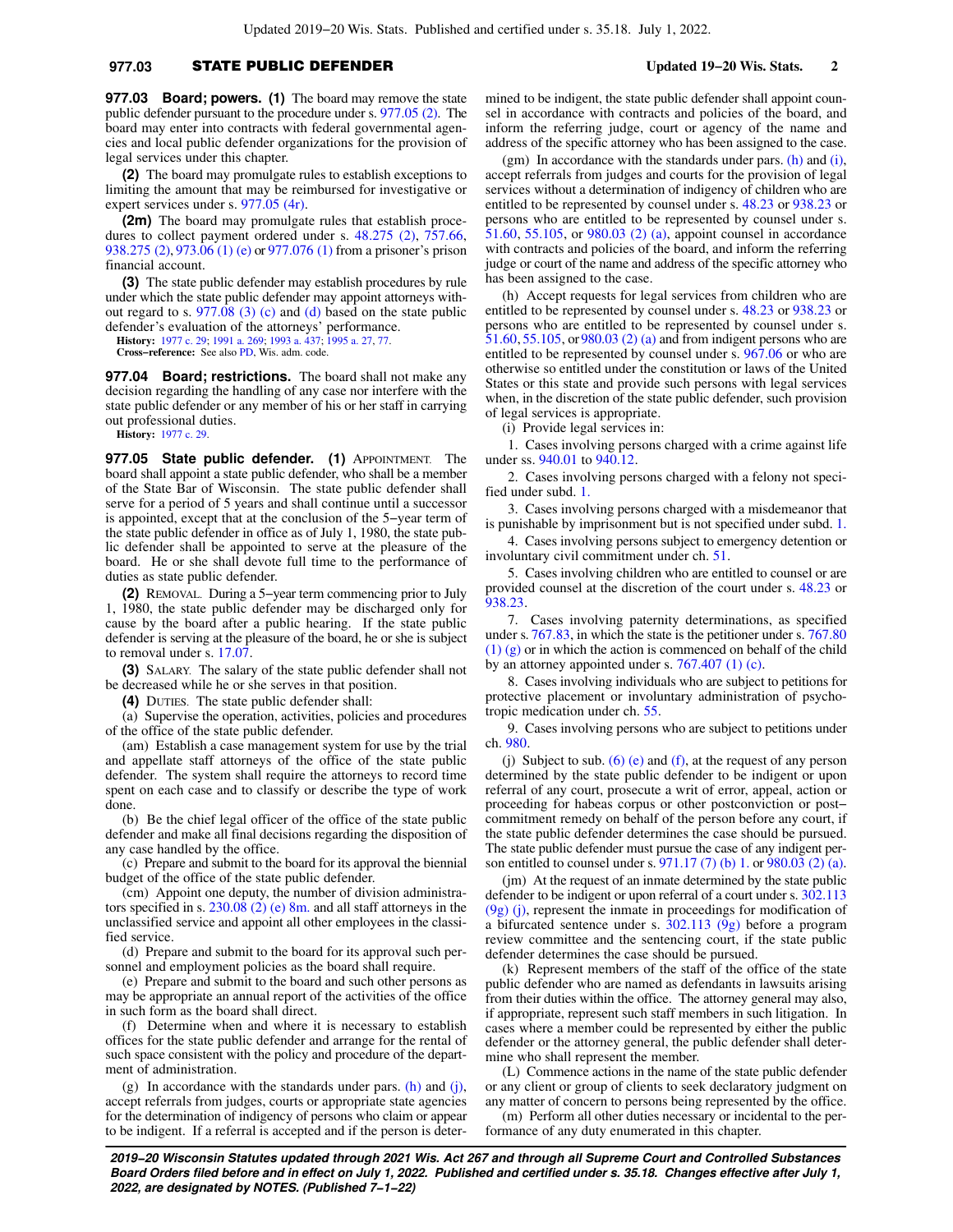**(4r)** SERVICES REIMBURSEMENT. (a) The state public defender may not provide reimbursement for investigative or expert services provided in a case assigned to a staff attorney or to private counsel under s. [977.08](https://docs.legis.wisconsin.gov/document/statutes/977.08) unless the staff attorney or private counsel has received authorization from the state public defender to retain an investigator or expert.

(b) An authorization under par. [\(a\)](https://docs.legis.wisconsin.gov/document/statutes/977.05(4r)(a)) shall state a maximum amount that may be reimbursed, and the state public defender may not pay more than that amount except as allowed under the rules promulgated under s. [977.03 \(2\)](https://docs.legis.wisconsin.gov/document/statutes/977.03(2)).

**(5)** POWERS. The state public defender may:

(a) Delegate the legal representation of any person to any member of the State Bar of Wisconsin certified under s. [977.08.](https://docs.legis.wisconsin.gov/document/statutes/977.08)

(b) Designate persons as representatives of the state public defender for the purpose of making indigency determinations and appointing counsel, if applicable.

(c) Negotiate contracts with the United States or any executive, legislative or judicial branch thereof to provide legal services to persons appearing before the federal district courts located in this state or who are incarcerated in federal custody in this state and to take whatever legal action such representation requires, including appeal or the commencement of any appropriate original actions.

(d) Negotiate contracts with local public defender organizations as directed by the board.

(e) Sponsor conferences and training for attorneys and may charge tuition for attendance at the conferences and training. All moneys received shall be deposited in s. [20.550 \(1\) \(i\)](https://docs.legis.wisconsin.gov/document/statutes/20.550(1)(i)).

**(6)** RESTRICTIONS. (a) The state public defender may not provide legal services or assign counsel for cases involving a person subject to contempt of court proceedings involving the alleged failure of the person to pay a forfeiture to a county or municipality.

(b) The state public defender may not provide legal services or assign counsel for a person subject to contempt of court proceedings under s. [767.77](https://docs.legis.wisconsin.gov/document/statutes/767.77) or [767.78](https://docs.legis.wisconsin.gov/document/statutes/767.78) for failure to pay child or family support, if any of the following applies:

1. The action is not brought by the state, its delegate under s. [59.53 \(6\) \(a\)](https://docs.legis.wisconsin.gov/document/statutes/59.53(6)(a)) or an attorney appointed under s. [767.407 \(1\) \(c\).](https://docs.legis.wisconsin.gov/document/statutes/767.407(1)(c))

2. The judge or circuit court commissioner before whom the proceedings shall be held certifies to the state public defender that the person will not be incarcerated if he or she is found in contempt of court.

(e) The state public defender may not provide legal services or assign counsel for a person who files a motion to modify sentence under s.  $973.19$  (1) (a), or for a person who appeals, under s. [973.19 \(4\)](https://docs.legis.wisconsin.gov/document/statutes/973.19(4)), the denial of a motion to modify sentence filed under s. [973.19 \(1\) \(a\),](https://docs.legis.wisconsin.gov/document/statutes/973.19(1)(a)) unless the person does one of the following:

1. Files the notice of intent to pursue postconviction relief within the time limit specified in s.  $809.30(2)$  (b) or, if the time limit specified in s. [809.30 \(2\) \(b\)](https://docs.legis.wisconsin.gov/document/statutes/809.30(2)(b)) is enlarged under s. [809.82 \(2\),](https://docs.legis.wisconsin.gov/document/statutes/809.82(2)) within the time limit specified in the order enlarging time.

2. Files the motion to modify sentence under s. [973.19 \(1\) \(a\)](https://docs.legis.wisconsin.gov/document/statutes/973.19(1)(a)) within 20 days after the sentence or order is entered.

(f) The state public defender may not provide legal services or assign counsel in cases involving an appeal or postconviction motion under s. [809.30 \(2\)](https://docs.legis.wisconsin.gov/document/statutes/809.30(2)) if the notice of intent to pursue postconviction relief is not filed within the time limit specified in s. [809.30](https://docs.legis.wisconsin.gov/document/statutes/809.30(2)(b)) [\(2\) \(b\)](https://docs.legis.wisconsin.gov/document/statutes/809.30(2)(b)) or, if the time limit specified in s. [809.30 \(2\) \(b\)](https://docs.legis.wisconsin.gov/document/statutes/809.30(2)(b)) is enlarged under s. [809.82 \(2\)](https://docs.legis.wisconsin.gov/document/statutes/809.82(2)), within the time limit specified in the order enlarging time.

(g) The state public defender may not provide legal services or assign counsel in a proceeding under s. [973.09 \(3\)](https://docs.legis.wisconsin.gov/document/statutes/973.09(3)) to modify the conditions of a probationer's probation unless all of the following apply:

1. The probationer is contesting the modification of the conditions of probation.

2. The state or the court seeks to modify the conditions of probation to include a period of confinement under s. [973.09 \(4\).](https://docs.legis.wisconsin.gov/document/statutes/973.09(4))

(h) The state public defender may not provide legal services or assign counsel in parole or extended supervision revocation proceedings unless all of the following apply:

1. The parolee or person on extended supervision is contesting the revocation of parole or extended supervision.

2. The department of corrections seeks to have the parolee or person on extended supervision imprisoned upon the revocation of parole or extended supervision.

(i) The state public defender may not provide legal services or assign counsel in probation revocation proceedings unless all of the following apply:

1. The probationer is contesting the revocation of probation.

2. The department of corrections seeks to have the probationer imprisoned upon the revocation of probation or a stayed sentence of imprisonment will be imposed on the probationer upon the revocation of probation.

**History:** [1977 c. 29;](https://docs.legis.wisconsin.gov/document/acts/1977/29) [1979 c. 34,](https://docs.legis.wisconsin.gov/document/acts/1979/34) [352,](https://docs.legis.wisconsin.gov/document/acts/1979/352) [356](https://docs.legis.wisconsin.gov/document/acts/1979/356); [1981 c. 20](https://docs.legis.wisconsin.gov/document/acts/1981/20), [27,](https://docs.legis.wisconsin.gov/document/acts/1981/27) [289](https://docs.legis.wisconsin.gov/document/acts/1981/289); [1983 a. 377;](https://docs.legis.wisconsin.gov/document/acts/1983/377) [1987](https://docs.legis.wisconsin.gov/document/acts/1987/27)<br>[a. 27](https://docs.legis.wisconsin.gov/document/acts/1995/27); [1989 a. 12,](https://docs.legis.wisconsin.gov/document/acts/1989/12) [31,](https://docs.legis.wisconsin.gov/document/acts/1989/31) [56](https://docs.legis.wisconsin.gov/document/acts/1989/56), [334;](https://docs.legis.wisconsin.gov/document/acts/1989/334) [1991 a. 263,](https://docs.legis.wisconsin.gov/document/acts/1991/263) [269](https://docs.legis.wisconsin.gov/document/acts/1991/269); [1993 a. 318](https://docs.legis.wisconsin.gov/document/acts/1993/318), [437,](https://docs.legis.wisconsin.gov/document/acts/1993/437) [451](https://docs.legis.wisconsin.gov/document/acts/1993/451), [479,](https://docs.legis.wisconsin.gov/document/acts/1993/479) [481](https://docs.legis.wisconsin.gov/document/acts/1993/481); [1995](https://docs.legis.wisconsin.gov/document/acts/1995/27)<br>a. 27, [77;](https://docs.legis.wisconsin.gov/document/acts/1995/77) [1997 a. 35](https://docs.legis.wisconsin.gov/document/acts/1997/35), [283](https://docs.legis.wisconsin.gov/document/acts/1997/283); [2001 a. 16,](https://docs.legis.wisconsin.gov/document/acts/2001/16) [61,](https://docs.legis.wisconsin.gov/document/acts/2001/61) [103,](https://docs.legis.wisconsin.gov/document/acts/2001/103) 1

**Judicial Council Note, 1981:** Reference in sub. (4) (j) to a "writ" of habeas corpus has been removed because the remedy is now available in an ordinary action. See s. 781.01, stats., and the note thereto. [Bill 613−A]

**Cross−reference:** See also ch. [PD 5,](https://docs.legis.wisconsin.gov/document/administrativecode/ch.%20PD%205) Wis. adm. code.

When the court of appeals refers a case under sub. (4) (j), representation is discretionary, and the public defender must explain its decision to the court in sufficient detail within a reasonable time. State v. Alston, [92 Wis. 2d 893](https://docs.legis.wisconsin.gov/document/courts/92%20Wis.%202d%20893), [288 N.W.2d 866](https://docs.legis.wisconsin.gov/document/courts/288%20N.W.2d%20866) (Ct. App. 1979).

The public defender's refusal to act under sub. (4) (j) was explained in sufficient detail to demonstrate a proper exercise of discretion. State ex rel. Payton v. Kolb, [135](https://docs.legis.wisconsin.gov/document/courts/135%20Wis.%202d%20202) [Wis. 2d 202,](https://docs.legis.wisconsin.gov/document/courts/135%20Wis.%202d%20202) [400 N.W.2d 285](https://docs.legis.wisconsin.gov/document/courts/400%20N.W.2d%20285) (Ct. App. 1986).

The public defender may not be ordered to represent non−indigent parties, except under unique and unusual circumstances. State ex rel. Chiarkas v. Skow, [160 Wis.](https://docs.legis.wisconsin.gov/document/courts/160%20Wis.%202d%20123) [2d 123](https://docs.legis.wisconsin.gov/document/courts/160%20Wis.%202d%20123), [465 N.W.2d 625](https://docs.legis.wisconsin.gov/document/courts/465%20N.W.2d%20625) (1990).

The public defender, not the county, was obligated to pay the costs of necessary expert witnesses hired by an appointed private attorney without prior approval, as required by rule. Payment of Witness Fees in State v. Huis [N.W.2d 665](https://docs.legis.wisconsin.gov/document/courts/482%20N.W.2d%20665) (Ct. App. 1992).

Sub. (4r) overrules the holding in *Huisman* that the public defender is liable for expert fees incurred by a private attorney without prior approval, but does not overrule *Huisman's* holding that the public defender, and not the county, is liable for expert services for indigent defendants. Polk County v. State Public Defender, [179 Wis. 2d](https://docs.legis.wisconsin.gov/document/courts/179%20Wis.%202d%20312) [312,](https://docs.legis.wisconsin.gov/document/courts/179%20Wis.%202d%20312) [507 N.W.2d 576](https://docs.legis.wisconsin.gov/document/courts/507%20N.W.2d%20576) (Ct. App. 1993). See also Polk County v. State Public Defender, [188 Wis. 2d 665](https://docs.legis.wisconsin.gov/document/courts/188%20Wis.%202d%20665), [524 N.W.2d 389](https://docs.legis.wisconsin.gov/document/courts/524%20N.W.2d%20389) (1994).

Read together, ss. 809.32 (4) and 977.05 (4) (j) create a statutory, but not constitutional, right to counsel in petitions for review and cases before any court, provided counsel does not determine the appeal to be without merit. If counsel fails to timely file a petition for review, the defendant may petition for a writ of habeas corpus and the supreme court has the power to allow late filing. Schmelzer v. Murphy, [201 Wis.](https://docs.legis.wisconsin.gov/document/courts/201%20Wis.%202d%20246) [2d 246](https://docs.legis.wisconsin.gov/document/courts/201%20Wis.%202d%20246), [548 N.W.2d 45](https://docs.legis.wisconsin.gov/document/courts/548%20N.W.2d%2045) (1996), [95−1096](https://docs.legis.wisconsin.gov/document/wisupremecourt/95-1096).

Although public defenders may be permitted to provide representation when the conditions of sub. (6) (h) are met, the statute does not require them to do so and does not mandate a per se right to assistance of counsel for filing a petition for certiorari review of an administrative appeal. However, petitioners were entitled to equitable relief when they timely asked counsel to file for certiorari, counsel promised to do so, and as a result of counsel's failure to timely file they were denied certiorari review. Griffin v. Smith, [2004 WI 36](https://docs.legis.wisconsin.gov/document/courts/2004%20WI%2036), [270 Wis. 2d 235,](https://docs.legis.wisconsin.gov/document/courts/270%20Wis.%202d%20235) [677 N.W.2d 259,](https://docs.legis.wisconsin.gov/document/courts/677%20N.W.2d%20259) [01−2345.](https://docs.legis.wisconsin.gov/document/wisupremecourt/01-2345)

The public defender has discretion under sub.  $(4)$  (j) to refuse appointment for indigents in conditions of confinement cases and in cases seeking postconviction and gents in conditions of confinement cases and in cases seeking postconviction and postcommitment remedies when there is no absolute right to counsel. [71 Atty. Gen.](https://docs.legis.wisconsin.gov/document/oag/vol71-211) [211](https://docs.legis.wisconsin.gov/document/oag/vol71-211).

The public defender may represent an indigent material witness, subject to s. 969.01 (3) bail provisions, so long as that representation does not create a conflict of interest with another client, but it may not represent an indigent in a civil forfeiture action unless that action is reasonably related to one for which the indigent is entitled to counsel. [72 Atty. Gen. 61](https://docs.legis.wisconsin.gov/document/oag/vol72-61).

When the public defender declined to pursue a frivolous appeal, it did not violate the prisoner's constitutional rights. Polk County v. Dodson, [454 U.S. 312](https://docs.legis.wisconsin.gov/document/courts/454%20U.S.%20312) (1981).

**977.06 Indigency determinations; redeterminations; verification; collection.** (1) DUTIES. The state public defender shall determine whether persons are indigent and shall establish a system to do all of the following:

(a) Verify the information necessary to determine indigency under rules promulgated under s. [977.02 \(3\)](https://docs.legis.wisconsin.gov/document/statutes/977.02(3)). The information provided by a person seeking assigned counsel that is subject to verification shall include any social security numbers provided on an application under sub.  $(1m)$ , income records, value of assets, eligibility for public assistance, and claims of expenses.

(b) Redetermine indigency during the course of representation of persons receiving representation.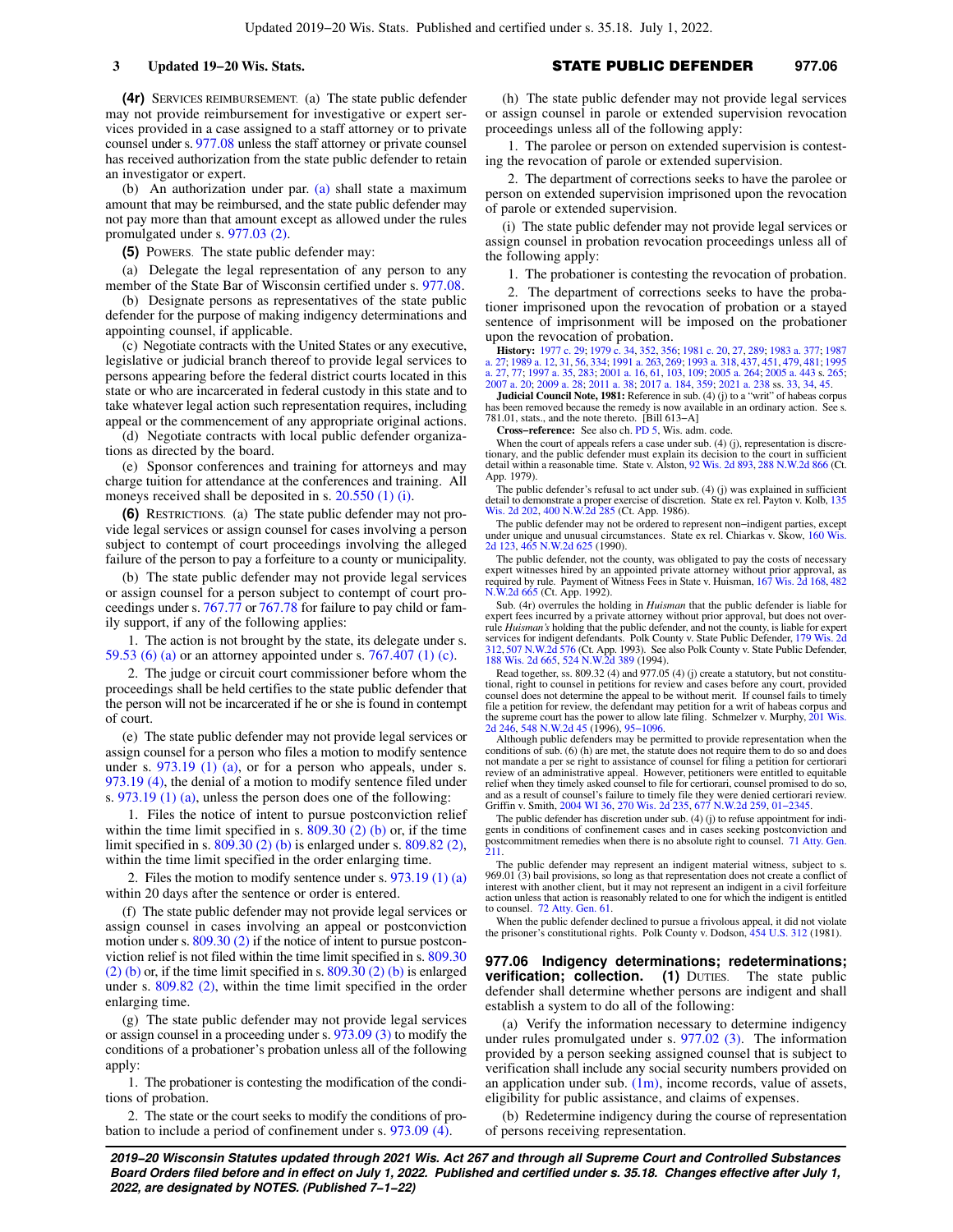### **977.06** STATE PUBLIC DEFENDER **Updated 19−20 Wis. Stats. 4**

(c) Record the amount of time spent on each case by the attorney appointed under s. [977.08.](https://docs.legis.wisconsin.gov/document/statutes/977.08)

(d) Collect for the cost of representation from persons who are indigent or who have been otherwise determined to be able to reimburse the state public defender for the cost of providing counsel.

**(1m)** APPLICATION FOR REPRESENTATION. The state public defender shall request each person seeking to have counsel assigned for him or her under s. [977.08,](https://docs.legis.wisconsin.gov/document/statutes/977.08) other than a child who is entitled to be represented by counsel under s. [48.23](https://docs.legis.wisconsin.gov/document/statutes/48.23) or [938.23,](https://docs.legis.wisconsin.gov/document/statutes/938.23) to provide the state public defender with his or her social security number and the social security numbers of his or her spouse and dependent children, if any.

**(2)** VERIFICATIONS. (a) A person seeking to have counsel assigned for him or her under s. [977.08,](https://docs.legis.wisconsin.gov/document/statutes/977.08) other than a child who is entitled to be represented by counsel under s. [48.23](https://docs.legis.wisconsin.gov/document/statutes/48.23) or [938.23](https://docs.legis.wisconsin.gov/document/statutes/938.23) or a person who is entitled to be represented by counsel under s. [51.60](https://docs.legis.wisconsin.gov/document/statutes/51.60), [55.105,](https://docs.legis.wisconsin.gov/document/statutes/55.105) or [980.03 \(2\) \(a\)](https://docs.legis.wisconsin.gov/document/statutes/980.03(2)(a)), shall sign a statement declaring that he or she has not disposed of any assets for the purpose of qualifying for that assignment of counsel. If the representative or authority making the indigency determination finds that any asset was disposed of for less than its fair market value for the purpose of obtaining that assignment of counsel, the asset shall be counted under rules promulgated under s.[977.02 \(3\)](https://docs.legis.wisconsin.gov/document/statutes/977.02(3)) at its fair market value at the time it was disposed of, minus the amount of compensation received for the asset.

(am) A person seeking to have counsel assigned for him or her under s. [977.08,](https://docs.legis.wisconsin.gov/document/statutes/977.08) other than a child who is entitled to be represented by counsel under s. [48.23](https://docs.legis.wisconsin.gov/document/statutes/48.23) or [938.23](https://docs.legis.wisconsin.gov/document/statutes/938.23) or a person who is entitled to be represented by counsel under s. [51.60](https://docs.legis.wisconsin.gov/document/statutes/51.60), [55.105](https://docs.legis.wisconsin.gov/document/statutes/55.105), or [980.03 \(2\)](https://docs.legis.wisconsin.gov/document/statutes/980.03(2)(a)) [\(a\),](https://docs.legis.wisconsin.gov/document/statutes/980.03(2)(a)) shall sign a statement declaring that the information that he or she has given to determine eligibility for assignment of counsel he or she believes to be true and that he or she is informed that he or she is subject to the penalty under par. [\(b\).](https://docs.legis.wisconsin.gov/document/statutes/977.06(2)(b))

(b) A person who makes a false representation that he or she does not believe is true for purposes of qualifying for assignment of counsel is guilty of a Class I felony.

**(3)** REDETERMINATIONS. (a) Unless the court has made an adjustment under s. [973.06 \(1\) \(e\),](https://docs.legis.wisconsin.gov/document/statutes/973.06(1)(e)) upon determination at the conclusion of a case that a person's financial circumstances are changed, the state public defender may adjust the amount of payment for counsel.

(b) The state public defender may petition a court that ordered payment under s. [757.66](https://docs.legis.wisconsin.gov/document/statutes/757.66), [973.06 \(1\) \(e\)](https://docs.legis.wisconsin.gov/document/statutes/973.06(1)(e)) or [977.076 \(1\)](https://docs.legis.wisconsin.gov/document/statutes/977.076(1)) to modify an order or judgment to adjust the amount of payment or the scheduled amounts at any time.

(c) Except as provided in ss. [48.275 \(2\) \(b\)](https://docs.legis.wisconsin.gov/document/statutes/48.275(2)(b)) and [938.275 \(2\) \(b\),](https://docs.legis.wisconsin.gov/document/statutes/938.275(2)(b)) an adjustment under this subsection shall be based on the person's ability to pay and on the fee schedule established by the board under s. [977.075 \(3\).](https://docs.legis.wisconsin.gov/document/statutes/977.075(3))

**(4)** OVERSIGHT. (a) A circuit court may review any indigency determination upon its own motion or the motion of the defendant and shall review any indigency determination upon the motion of the district attorney or the state public defender. The court, district attorney or state public defender may summon the defendant. The defendant may be compelled to testify only as to his or her financial eligibility under this section. If the defendant refuses to testify, the court may find the defendant is not eligible to have counsel assigned for him or her under s. [977.08](https://docs.legis.wisconsin.gov/document/statutes/977.08). If the defendant testifies at this hearing, his or her testimony as to his or her financial eligibility under this section may not be used directly or indirectly in any criminal action, except in a criminal action regarding a subsequent charge of perjury or false swearing.

(b) The state public defender shall promptly release a copy of any statement, affidavit or other information provided by a person regarding financial eligibility under s. [977.07](https://docs.legis.wisconsin.gov/document/statutes/977.07) only if the state public defender or a circuit court finds all of the following:

1. The person is not eligible to have counsel assigned under s. [977.08.](https://docs.legis.wisconsin.gov/document/statutes/977.08)

2. The person disposed of an asset for less than its fair market value for the purpose of obtaining assignment of counsel.

(bm) In response to a request for information under s. [49.22](https://docs.legis.wisconsin.gov/document/statutes/49.22(2m)) [\(2m\)](https://docs.legis.wisconsin.gov/document/statutes/49.22(2m)) made by the department of children and families or a county child support agency under s. [59.53 \(5\)](https://docs.legis.wisconsin.gov/document/statutes/59.53(5)), the state public defender shall provide the name and address of an individual, the name and address of the individual's employer and financial information related to the individual, if the name, address or financial information is included in any statement, affidavit or other information provided by the individual regarding financial eligibility under s. [977.07](https://docs.legis.wisconsin.gov/document/statutes/977.07) and if, at the time the request for information is made, the individual is represented by the state public defender or by counsel assigned under s. [977.08.](https://docs.legis.wisconsin.gov/document/statutes/977.08)

(c) Paragraphs [\(b\)](https://docs.legis.wisconsin.gov/document/statutes/977.06(4)(b)) and [\(bm\)](https://docs.legis.wisconsin.gov/document/statutes/977.06(4)(bm)) do not limit the authority of the state public defender to release a copy of a statement, affidavit or other information regarding financial eligibility under s. [977.07](https://docs.legis.wisconsin.gov/document/statutes/977.07) under other circumstances.

**History:** [1995 a. 27](https://docs.legis.wisconsin.gov/document/acts/1995/27) ss. [7269](https://docs.legis.wisconsin.gov/document/acts/1995/27,%20s.%207269) to [7272](https://docs.legis.wisconsin.gov/document/acts/1995/27,%20s.%207272), [7274m](https://docs.legis.wisconsin.gov/document/acts/1995/27,%20s.%207274m) to [7281](https://docs.legis.wisconsin.gov/document/acts/1995/27,%20s.%207281); [1995 a. 77,](https://docs.legis.wisconsin.gov/document/acts/1995/77) [417;](https://docs.legis.wisconsin.gov/document/acts/1995/417) [1997 a. 191](https://docs.legis.wisconsin.gov/document/acts/1997/191), [283;](https://docs.legis.wisconsin.gov/document/acts/1997/283) [2001 a. 109](https://docs.legis.wisconsin.gov/document/acts/2001/109); [2003 a. 33;](https://docs.legis.wisconsin.gov/document/acts/2003/33) [2007 a. 20;](https://docs.legis.wisconsin.gov/document/acts/2007/20) [2009 a. 164;](https://docs.legis.wisconsin.gov/document/acts/2009/164) [2017 a. 184,](https://docs.legis.wisconsin.gov/document/acts/2017/184) [359](https://docs.legis.wisconsin.gov/document/acts/2017/359); [2021 a. 238](https://docs.legis.wisconsin.gov/document/acts/2021/238) ss. [35,](https://docs.legis.wisconsin.gov/document/acts/2021/238,%20s.%2035) [36,](https://docs.legis.wisconsin.gov/document/acts/2021/238,%20s.%2036) [45](https://docs.legis.wisconsin.gov/document/acts/2021/238,%20s.%2045).

**Cross−reference:** See also ch. [PD 3,](https://docs.legis.wisconsin.gov/document/administrativecode/ch.%20PD%203) Wis. adm. code.

Not Poor Enough: Why Wisconsin's System for Providing Indigent Defense is Failing. Velazquez−Aguilu. 2006 WLR 193.

**977.07 Determination of indigency. (1)** (a) Determination of indigency for persons entitled to counsel shall be made as soon as possible and shall be in accordance with the rules promulgated by the board under s. [977.02 \(3\)](https://docs.legis.wisconsin.gov/document/statutes/977.02(3)) and the system established under s. [977.06.](https://docs.legis.wisconsin.gov/document/statutes/977.06) No determination of indigency is required for a child who is entitled to be represented by counsel under s. [48.23](https://docs.legis.wisconsin.gov/document/statutes/48.23) or [938.23](https://docs.legis.wisconsin.gov/document/statutes/938.23) or a person who is entitled to be represented by counsel under s. [51.60](https://docs.legis.wisconsin.gov/document/statutes/51.60), [55.105,](https://docs.legis.wisconsin.gov/document/statutes/55.105) or [980.03 \(2\) \(a\)](https://docs.legis.wisconsin.gov/document/statutes/980.03(2)(a)).

(b) For referrals not made under ss. [809.30,](https://docs.legis.wisconsin.gov/document/statutes/809.30) [974.06,](https://docs.legis.wisconsin.gov/document/statutes/974.06) and [974.07,](https://docs.legis.wisconsin.gov/document/statutes/974.07) a representative of the state public defender is responsible for making indigency determinations unless the county became responsible under s.  $977.07$  (1) (b) 2. or [3.,](https://docs.legis.wisconsin.gov/document/statutes/1983/977.07(1)(b)3.) 1983 stats., for these determinations. Subject to the provisions of par. [\(bn\)](https://docs.legis.wisconsin.gov/document/statutes/977.07(1)(bn)), those counties may continue to be responsible for making indigency determinations. Any such county may change the agencies or persons who are designated to make indigency determinations only upon the approval of the state public defender.

(bn) Notwithstanding par.  $(b)$ , if the state public defender board determines that standards under s. [977.02 \(3\)](https://docs.legis.wisconsin.gov/document/statutes/977.02(3)) are not being met or that there is a pattern of improper denial of indigency findings in a county, the state public defender board shall transfer indigency determination authority in the county to the state public defender. In addition, if less than 100 percent of the cases at the trial level are assigned to private bar attorneys in a county, the public defender board may transfer indigency determination authority in the county to the state public defender.

(c) For all referrals made under ss. [809.107,](https://docs.legis.wisconsin.gov/document/statutes/809.107) [809.30,](https://docs.legis.wisconsin.gov/document/statutes/809.30) [974.06 \(3\)](https://docs.legis.wisconsin.gov/document/statutes/974.06(3)(b)) [\(b\)](https://docs.legis.wisconsin.gov/document/statutes/974.06(3)(b)) and [974.07 \(11\),](https://docs.legis.wisconsin.gov/document/statutes/974.07(11)) except a referral of a child who is entitled to be represented by counsel under s. [48.23](https://docs.legis.wisconsin.gov/document/statutes/48.23) or [938.23](https://docs.legis.wisconsin.gov/document/statutes/938.23) or a person who is entitled to be represented by counsel under s. [51.60,](https://docs.legis.wisconsin.gov/document/statutes/51.60) [55.105,](https://docs.legis.wisconsin.gov/document/statutes/55.105) or  $980.03$  (2) (a), a representative of the state public defender shall determine indigency. For referrals made under ss. [809.107](https://docs.legis.wisconsin.gov/document/statutes/809.107), [809.30](https://docs.legis.wisconsin.gov/document/statutes/809.30) and [974.06 \(3\) \(b\),](https://docs.legis.wisconsin.gov/document/statutes/974.06(3)(b)) except a referral of a child who is entitled to be represented by counsel under s. [48.23](https://docs.legis.wisconsin.gov/document/statutes/48.23) or [938.23](https://docs.legis.wisconsin.gov/document/statutes/938.23) or a person who is entitled to be represented by counsel under s. [51.60](https://docs.legis.wisconsin.gov/document/statutes/51.60), [55.105,](https://docs.legis.wisconsin.gov/document/statutes/55.105) or [980.03 \(2\) \(a\)](https://docs.legis.wisconsin.gov/document/statutes/980.03(2)(a)), the representative of the state public defender may, unless a request for redetermination has been filed under s. [809.30 \(2\) \(d\)](https://docs.legis.wisconsin.gov/document/statutes/809.30(2)(d)) or the person's request for representation states that his or her financial circumstances have materially improved, rely upon a determination of indigency made for purposes of trial representation under this section.

(d) If the representative of the state public defender or the county designee determines that a person is indigent or if no determination of indigency is required as provided in par. [\(a\)](https://docs.legis.wisconsin.gov/document/statutes/977.07(1)(a)), the case shall be referred to or within the office of the state public defender for assignment of counsel under s. [977.08](https://docs.legis.wisconsin.gov/document/statutes/977.08).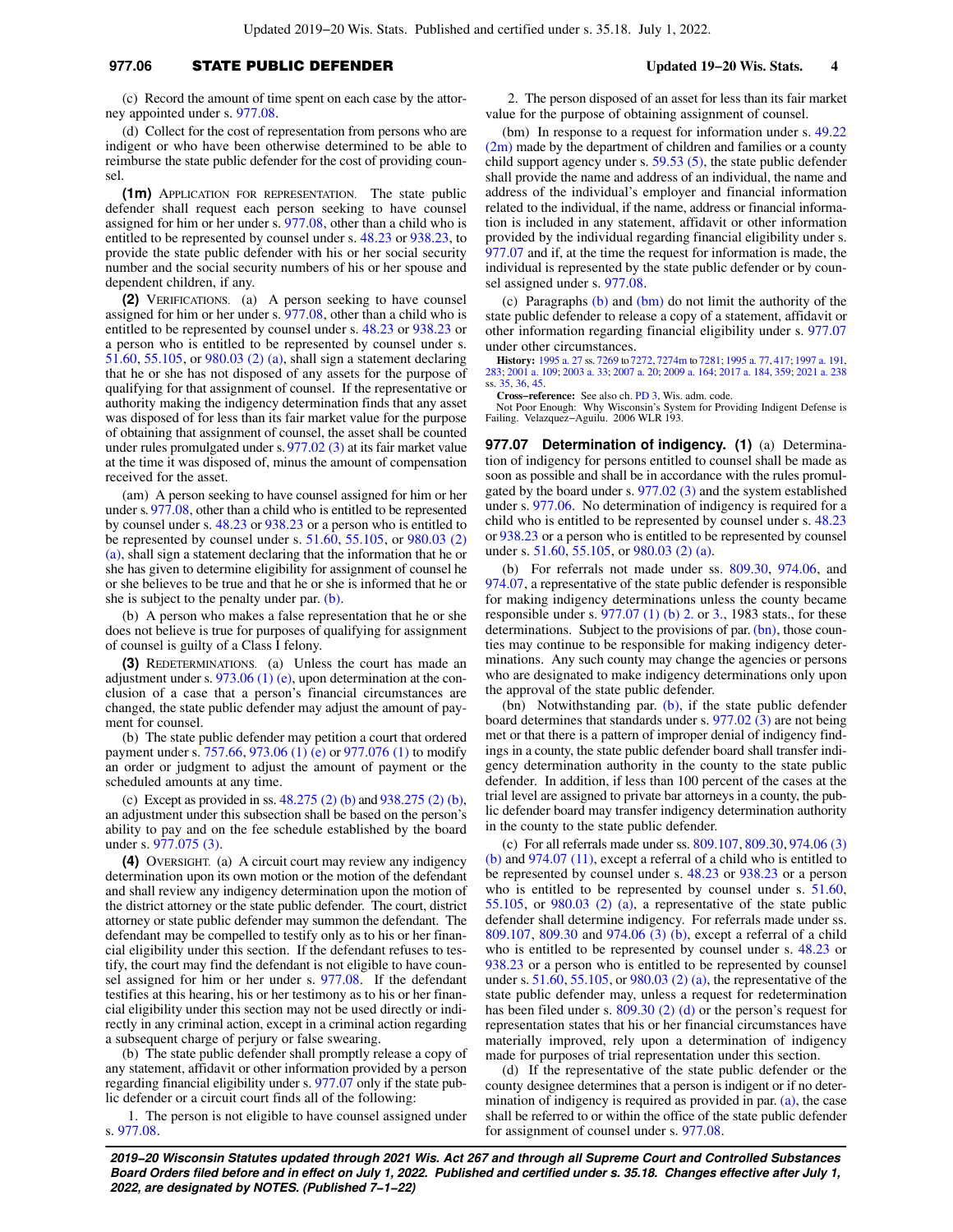**(2m)** If the person is found to be indigent, the person shall be promptly informed of the state's right to payment or recoupment under s. [48.275 \(2\),](https://docs.legis.wisconsin.gov/document/statutes/48.275(2)) [757.66](https://docs.legis.wisconsin.gov/document/statutes/757.66), [938.275 \(2\)](https://docs.legis.wisconsin.gov/document/statutes/938.275(2)), [973.06 \(1\) \(e\),](https://docs.legis.wisconsin.gov/document/statutes/973.06(1)(e)) or [977.076 \(1\),](https://docs.legis.wisconsin.gov/document/statutes/977.076(1)) and the possibility that the payment of attorney fees may be made a condition of probation, should the person be placed on probation. Furthermore, if found to be indigent, the person shall be promptly informed of the extent to which he or she will be expected to pay for counsel, and whether the payment shall be in the form of a lump sum payment or periodic payments. The person shall be informed that the payment amount may be adjusted if his or her financial circumstances change by the time of sentencing. The payment and payment schedule shall be set forth in writing. This subsection does not apply to persons who have paid under s. [977.075 \(3m\)](https://docs.legis.wisconsin.gov/document/statutes/977.075(3m)).

**History:** [1977 c. 29](https://docs.legis.wisconsin.gov/document/acts/1977/29); [1979 c. 175](https://docs.legis.wisconsin.gov/document/acts/1979/175) s. [53;](https://docs.legis.wisconsin.gov/document/acts/1979/175,%20s.%2053) [1979 c. 356](https://docs.legis.wisconsin.gov/document/acts/1979/356); [1981 c. 20](https://docs.legis.wisconsin.gov/document/acts/1981/20) s. [1833,](https://docs.legis.wisconsin.gov/document/acts/1981/20,%20s.%201833) [2202 \(41\)](https://docs.legis.wisconsin.gov/document/acts/1981/20,%20s.%202202) [\(a\);](https://docs.legis.wisconsin.gov/document/acts/1981/20,%20s.%202202) Sup. Ct. Order, 123 Wis. 2d xi (1985); [1985 a. 29;](https://docs.legis.wisconsin.gov/document/acts/1985/29) [1987 a. 27](https://docs.legis.wisconsin.gov/document/acts/1987/27), [61,](https://docs.legis.wisconsin.gov/document/acts/1987/61) [399;](https://docs.legis.wisconsin.gov/document/acts/1987/399) [1991 a.](https://docs.legis.wisconsin.gov/document/acts/1991/39) [39;](https://docs.legis.wisconsin.gov/document/acts/1991/39) [1993 a. 16](https://docs.legis.wisconsin.gov/document/acts/1993/16), [451,](https://docs.legis.wisconsin.gov/document/acts/1993/451) [491](https://docs.legis.wisconsin.gov/document/acts/1993/491); [1995 a. 27,](https://docs.legis.wisconsin.gov/document/acts/1995/27) [77;](https://docs.legis.wisconsin.gov/document/acts/1995/77) [2001 a. 16](https://docs.legis.wisconsin.gov/document/acts/2001/16); [2005 a. 293](https://docs.legis.wisconsin.gov/document/acts/2005/293); [2007 a. 20,](https://docs.legis.wisconsin.gov/document/acts/2007/20) [97;](https://docs.legis.wisconsin.gov/document/acts/2007/97) [2009](https://docs.legis.wisconsin.gov/document/acts/2009/164) [a. 164;](https://docs.legis.wisconsin.gov/document/acts/2009/164) [2017 a. 184,](https://docs.legis.wisconsin.gov/document/acts/2017/184) [359;](https://docs.legis.wisconsin.gov/document/acts/2017/359) [2021 a. 238](https://docs.legis.wisconsin.gov/document/acts/2021/238) ss. [37](https://docs.legis.wisconsin.gov/document/acts/2021/238,%20s.%2037), [38,](https://docs.legis.wisconsin.gov/document/acts/2021/238,%20s.%2038) [45](https://docs.legis.wisconsin.gov/document/acts/2021/238,%20s.%2045).

**Cross−reference:** See also ch. [PD 3](https://docs.legis.wisconsin.gov/document/administrativecode/ch.%20PD%203), Wis. adm. code.

**Judicial Council Note, 1984:** Sub. (1) (c) is amended by dispensing with redeterminations of indigency unless the notice under s. 809.30 (2) (b) indicates that the defendant's financial circumstances have materially improved or the district attorney timely requests a redetermination under s.  $809.30(2)(d)$ . The intent is to limit the cost and delay associated with indigency redeterminations to cases in which there is reason to believe that the defendant no longer qualifies for public defender assistance. [Re order effective July 1, 1985]

The defendant must prove an inability to afford counsel by a preponderance of the evidence. State v. Buelow, [122 Wis. 2d 465](https://docs.legis.wisconsin.gov/document/courts/122%20Wis.%202d%20465), [363 N.W.2d 255](https://docs.legis.wisconsin.gov/document/courts/363%20N.W.2d%20255) (Ct. App. 1984).

A determination of indigency by the public defender is not the end of a court inquiry of the right to counsel. State v. Dean, [163 Wis. 2d 503](https://docs.legis.wisconsin.gov/document/courts/163%20Wis.%202d%20503), [471 N.W.2d 310](https://docs.legis.wisconsin.gov/document/courts/471%20N.W.2d%20310) (Ct. App. 1991). In making its separate determination of whether a defendant is indigent for pur-

poses of court−appointed counsel, the trial court should consider federal poverty guidelines. If a defendant has no assets and an income well below the poverty level, the trial court should set forth why it determined that the defendant could afford counsel. State v. Nieves−Gonzales, [2001 WI App 90,](https://docs.legis.wisconsin.gov/document/courts/2001%20WI%20App%2090) [242 Wis. 2d 782](https://docs.legis.wisconsin.gov/document/courts/242%20Wis.%202d%20782), [625 N.W.2d 913](https://docs.legis.wisconsin.gov/document/courts/625%20N.W.2d%20913), [00−2138](https://docs.legis.wisconsin.gov/document/wicourtofappeals/00-2138).

Under *Dean*, a trial court is only obligated to advise a defendant of the right to counsel. The trial court is not required to conduct a colloquy that includes specific advice to a defendant that the right to appointed counsel is broader than the right to counsel provided by the state public defender and includes the right to counsel appointed by the count and paid for by the county. Stat

The procedures set forth in *Dean* suggest that the inherent power of the circuit court shall be exercised to cover situations when a defendant cooperated with the SPD's financial analysis, was found not to be indigent under the legislative criteria, but based on the individual circumstances of the case, public justice, and sound policy was in fact indigent. The inherent power of the court should not be invoked when a defendant fails to seek SPD appointment, fails to cooperate with the SPD for the indi-gency assessment, or fails to submit the required information to make a proper assessment. A defendant in this position carries the burden of submitting proof to the circuit court to enable it to make such an assessment. State v. Kennedy, [2008 WI App 186](https://docs.legis.wisconsin.gov/document/courts/2008%20WI%20App%20186), [315 Wis. 2d 507,](https://docs.legis.wisconsin.gov/document/courts/315%20Wis.%202d%20507) [762 N.W.2d 412,](https://docs.legis.wisconsin.gov/document/courts/762%20N.W.2d%20412) [08−0435.](https://docs.legis.wisconsin.gov/document/wicourtofappeals/08-0435)

The state public defender may be denied access to jail inmates who have not requested counsel, and jail authorities need only provide by telephone that information necessary for the public defender to assess the need to make an indigency determination in person under s. 977.07 (1) for an inmate who has requested counsel and claims indigency. [78 Atty. Gen. 133](https://docs.legis.wisconsin.gov/document/oag/vol78-133).

**977.075 Payment for legal representation. (1g)** In this section, "client responsible for payment" means a client of the state public defender other than a client entitled to legal representation without a determination of indigency.

**(3)** The board shall establish by rule a fee schedule that sets the amount that a client responsible for payment shall pay for the cost of the legal representation if the client does not pay the applicable discount fee under sub.  $(3m)$ . The schedule shall establish a fee for a given type of case, and the fee for a given type of case shall be based on the average cost, as determined by the board, for representation for that type of case.

**(3m)** The board shall establish by rule a fee schedule that sets the discount amount that a client responsible for payment may pay during a time period established by rule instead of paying the applicable fee under sub.  $(3)$ . The fee schedule shall establish a discount fee for each type of case included in the schedule under sub. [\(3\).](https://docs.legis.wisconsin.gov/document/statutes/977.075(3)) If a client responsible for payment pays the applicable discount fee within the time period established under this section, the client may not be held liable for any additional payment for counsel.

**(4)** The board shall establish by rule a fee schedule that sets the maximum amount that a parent subject to s. [48.275 \(2\) \(b\)](https://docs.legis.wisconsin.gov/document/statutes/48.275(2)(b)) or [938.275 \(2\) \(b\)](https://docs.legis.wisconsin.gov/document/statutes/938.275(2)(b)) shall pay as reimbursement for legal services and sets the maximum amount that a person subject to s. [51.605,](https://docs.legis.wisconsin.gov/document/statutes/51.605) [55.107,](https://docs.legis.wisconsin.gov/document/statutes/55.107) or [980.0305](https://docs.legis.wisconsin.gov/document/statutes/980.0305) shall pay as reimbursement for legal services. The maximum amounts under this subsection shall be based on the average cost, as determined by the board, for each applicable type of case.

**History:** [1995 a. 27](https://docs.legis.wisconsin.gov/document/acts/1995/27), [77;](https://docs.legis.wisconsin.gov/document/acts/1995/77) [2005 a. 129](https://docs.legis.wisconsin.gov/document/acts/2005/129); [2007 a. 20](https://docs.legis.wisconsin.gov/document/acts/2007/20); [2017 a. 184](https://docs.legis.wisconsin.gov/document/acts/2017/184). **Cross−reference:** See also ch. [PD 6,](https://docs.legis.wisconsin.gov/document/administrativecode/ch.%20PD%206) Wis. adm. code.

**977.076 Collections. (1)** If the state public defender notifies the court in which the underlying action was filed that a person who is required to reimburse the state public defender for legal representation has failed to make the required payment or to timely make periodic payments, the court may issue a judgment on behalf of the state for the unpaid balance and direct the clerk of circuit court to file and docket a transcript of the judgment, without fee. If the court issues a judgment for the unpaid balance, the court shall send a notice to the person at his or her last−known address that a civil judgment has been issued for the unpaid balance. The judgment has the same force and effect as judgments issued under s. [806.10](https://docs.legis.wisconsin.gov/document/statutes/806.10). Except as provided in ss. [48.275 \(2\) \(b\)](https://docs.legis.wisconsin.gov/document/statutes/48.275(2)(b)) and [938.275 \(2\) \(b\)](https://docs.legis.wisconsin.gov/document/statutes/938.275(2)(b)), the judgment shall be based on the person's ability to pay and on the fee schedule established by the board under s. [977.075 \(3\)](https://docs.legis.wisconsin.gov/document/statutes/977.075(3)).

**(2)** The department of administration may collect unpaid reimbursement payments to the state public defender ordered by a court under sub. [\(1\)](https://docs.legis.wisconsin.gov/document/statutes/977.076(1)) or s. [48.275 \(2\),](https://docs.legis.wisconsin.gov/document/statutes/48.275(2)) [757.66,](https://docs.legis.wisconsin.gov/document/statutes/757.66) [938.275 \(2\) \(a\)](https://docs.legis.wisconsin.gov/document/statutes/938.275(2)(a)) or [973.06 \(1\) \(e\)](https://docs.legis.wisconsin.gov/document/statutes/973.06(1)(e)). The department may contract with a private collection agency to collect these payments. Section [16.705](https://docs.legis.wisconsin.gov/document/statutes/16.705) does not apply to a contract under this subsection.

**History:** [1995 a. 27](https://docs.legis.wisconsin.gov/document/acts/1995/27), [77,](https://docs.legis.wisconsin.gov/document/acts/1995/77) [352,](https://docs.legis.wisconsin.gov/document/acts/1995/352) [417;](https://docs.legis.wisconsin.gov/document/acts/1995/417) [1997 a. 35.](https://docs.legis.wisconsin.gov/document/acts/1997/35)

**977.077 Deposit of payments received.** Payments for services provided by the state public defender or other counsel under this chapter that are received pursuant to s. [977.07,](https://docs.legis.wisconsin.gov/document/statutes/977.07) [977.075](https://docs.legis.wisconsin.gov/document/statutes/977.075) or [977.076](https://docs.legis.wisconsin.gov/document/statutes/977.076) shall be deposited in the state treasury and credited to the appropriation under s.  $20.550$  (1) (L). **History:** [1995 a. 27](https://docs.legis.wisconsin.gov/document/acts/1995/27).

**977.08 Appointment of counsel. (1)** If the representative or the authority for indigency determinations specified under s. [977.07 \(1\)](https://docs.legis.wisconsin.gov/document/statutes/977.07(1)) refers a case to or within the office of the state public defender or if a case is referred under s. [48.23 \(4\)](https://docs.legis.wisconsin.gov/document/statutes/48.23(4)), [51.60,](https://docs.legis.wisconsin.gov/document/statutes/51.60) [55.105,](https://docs.legis.wisconsin.gov/document/statutes/55.105) [938.23 \(4\)](https://docs.legis.wisconsin.gov/document/statutes/938.23(4)), or [980.03 \(2\) \(a\),](https://docs.legis.wisconsin.gov/document/statutes/980.03(2)(a)) the state public defender shall assign counsel according to subs. [\(3\)](https://docs.legis.wisconsin.gov/document/statutes/977.08(3)) and [\(4\).](https://docs.legis.wisconsin.gov/document/statutes/977.08(4)) If a defendant makes a request for change of attorney assignment, the change of attorney must be approved by the circuit court.

**(2)** All attorneys in a county shall be notified in writing by the state public defender that a set of lists is being prepared of attorneys willing to represent persons referred under s. [48.23 \(4\),](https://docs.legis.wisconsin.gov/document/statutes/48.23(4)) [51.60](https://docs.legis.wisconsin.gov/document/statutes/51.60), [55.105](https://docs.legis.wisconsin.gov/document/statutes/55.105), [938.23 \(4\)](https://docs.legis.wisconsin.gov/document/statutes/938.23(4)), or [980.03 \(2\) \(a\)](https://docs.legis.wisconsin.gov/document/statutes/980.03(2)(a)) and indigent clients in the following:

(a) Cases involving persons charged with a crime against life under ss. [940.01](https://docs.legis.wisconsin.gov/document/statutes/940.01) to [940.12.](https://docs.legis.wisconsin.gov/document/statutes/940.12)

(b) Cases involving persons charged with a felony not specified under par. [\(a\).](https://docs.legis.wisconsin.gov/document/statutes/977.08(2)(a))

(c) Cases involving persons charged with a misdemeanor that is punishable by imprisonment but is not specified under par. [\(a\).](https://docs.legis.wisconsin.gov/document/statutes/977.08(2)(a))

(e) Cases involving children who are entitled to counsel or are provided counsel at the discretion of the court under s. [48.23](https://docs.legis.wisconsin.gov/document/statutes/48.23) or [938.23.](https://docs.legis.wisconsin.gov/document/statutes/938.23)

(g) Cases involving persons entitled to counsel under ch. [48.](https://docs.legis.wisconsin.gov/document/statutes/ch.%2048) (h) Cases involving paternity determinations as provided in s. [767.83.](https://docs.legis.wisconsin.gov/document/statutes/767.83)

**(3)** (a) Attorneys notified under sub. [\(2\)](https://docs.legis.wisconsin.gov/document/statutes/977.08(2)) shall have a reasonable time to submit their names for inclusion on any or all of the lists. Attorneys shall, in submitting their names, set forth their legal education and experience which qualifies them to provide representation in the types of cases they have expressed an interest in handling. The state public defender shall compile a list of the names and qualifications submitted.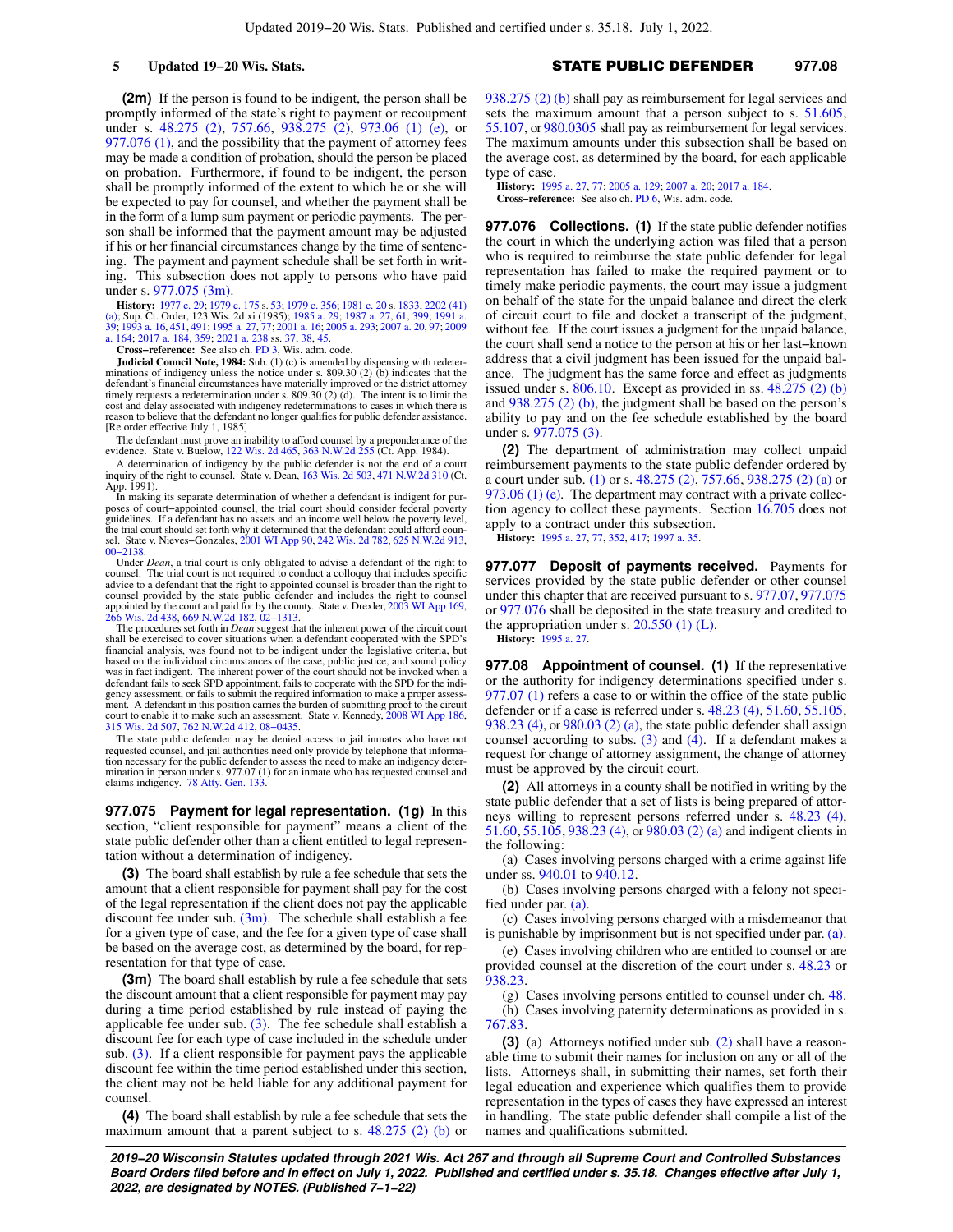# **977.08** STATE PUBLIC DEFENDER **Updated 19−20 Wis. Stats. 6**

(b) A final set of lists for each county shall be prepared, certified and annually updated by the state public defender. Persons may not be excluded from any list unless the state public defender states in writing the reasons for such action in the context of existing rules adopted by the state public defender board. Any attorney thus excluded shall then have the opportunity to appeal the state public defender's decision to the board, which shall issue a final decision in writing.

(c) A person appointed from the set of lists prepared under par. [\(b\)](https://docs.legis.wisconsin.gov/document/statutes/977.08(3)(b)) shall be appointed in order from the top of each list; if any attorney thus appointed states in writing that he or she cannot accept the appointment, he or she shall be placed on the bottom of the list, and the attorney thus elevated to the top of the list shall be appointed.

(d) Whenever the director of a local public defender organization is appointed as counsel, he or she may assign the case to any qualified attorney or attorneys employed by the local public defender organization.

(e) An attorney may be appointed without regard to pars. [\(c\)](https://docs.legis.wisconsin.gov/document/statutes/977.08(3)(c)) and [\(d\)](https://docs.legis.wisconsin.gov/document/statutes/977.08(3)(d)) if the attorney is currently or has previously represented the defendant. Any appointment out of order shall serve in lieu of an appointment in the regular order.

(f) The state public defender shall enter into as many annual contracts as possible, subject to par. [\(fg\)](https://docs.legis.wisconsin.gov/document/statutes/977.08(3)(fg)), with private local attorneys or law firms for the provision of legal representation. Under any such contract, the state public defender shall assign cases without regard to pars. [\(c\)](https://docs.legis.wisconsin.gov/document/statutes/977.08(3)(c)) and [\(d\)](https://docs.legis.wisconsin.gov/document/statutes/977.08(3)(d)), shall set a fixed−fee total amount for all cases handled and shall pay that amount, except that the state public defender may not pay an attorney more for a case than he or she would receive according to the rates under sub.  $(4m)$ . The contract shall include a procedure authorizing the state public defender to make additional payments for a case or to reassign a case if the circumstances surrounding the case justify the additional payment or reassignment.

(fg) The total number of cases that may be subject to the annual contracts under par. [\(f\)](https://docs.legis.wisconsin.gov/document/statutes/977.08(3)(f)) for a given year may not exceed 33 percent of the total number of cases at the trial level that are assigned by the state public defender to private counsel under this section for that year.

(g) The state public defender may appoint an attorney without regard to pars. [\(c\)](https://docs.legis.wisconsin.gov/document/statutes/977.08(3)(c)) and [\(d\)](https://docs.legis.wisconsin.gov/document/statutes/977.08(3)(d)) based on the state public defender's evaluation of that attorney's performance if the board promulgates rules under s. [977.03 \(3\)](https://docs.legis.wisconsin.gov/document/statutes/977.03(3)).

**(4)** At the conclusion of each case, any private local attorney who has been appointed shall submit a copy of his or her bill to the state public defender. The state public defender shall review the bill and reject it or approve it in whole or in part. The state public defender shall then pay the bill according to the rates under sub.  $(4m)$ . Any attorney dissatisfied with the decision of the state public defender regarding the bill may have the decision reviewed by the board. This subsection does not apply if the attorney is working under an agreement authorized under s. [977.02 \(7m\)](https://docs.legis.wisconsin.gov/document/statutes/977.02(7m)) or a contract authorized under sub. [\(3\) \(f\)](https://docs.legis.wisconsin.gov/document/statutes/977.08(3)(f)).

**(4m)** (a) Unless otherwise provided by a rule promulgated under s. [977.02 \(7r\),](https://docs.legis.wisconsin.gov/document/statutes/977.02(7r)) for cases assigned before December 1, 1992, private local attorneys shall be paid \$45 per hour for time spent in court; \$35 per hour for time spent out of court, excluding travel, related to a case; and \$25 per hour for time spent in travel related to a case if any portion of the trip is outside the county in which the attorney's principal office is located or if the trip requires traveling a distance of more than 30 miles, one way, from the attorney's principal office.

(b) Unless otherwise provided by a rule promulgated under s. [977.02 \(7r\)](https://docs.legis.wisconsin.gov/document/statutes/977.02(7r)) or by a contract authorized under sub. [\(3\) \(f\),](https://docs.legis.wisconsin.gov/document/statutes/977.08(3)(f)) for cases assigned on or after December 1, 1992, and before July 29, 1995, private local attorneys shall be paid \$50 per hour for time spent in court; \$40 per hour for time spent out of court, excluding travel, related to a case; and \$25 per hour for time spent in travel related to a case if any portion of the trip is outside the county in which the attorney's principal office is located or if the trip requires traveling a distance of more than 30 miles, one way, from the attorney's principal office.

(c) Unless otherwise provided by a rule promulgated under s. 977.02 ( $7r$ ) or by a contract authorized under sub. [\(3\) \(f\)](https://docs.legis.wisconsin.gov/document/statutes/977.08(3)(f)), for cases assigned on or after July 29, 1995, and before January 1, 2020, private local attorneys shall be paid \$40 per hour for time spent related to a case, excluding travel, and \$25 per hour for time spent in travel related to a case if any portion of the trip is outside the county in which the attorney's principal office is located or if the trip requires traveling a distance of more than 30 miles, one way, from the attorney's principal office.

(d) Unless otherwise provided by a rule promulgated under s. [977.02 \(7r\)](https://docs.legis.wisconsin.gov/document/statutes/977.02(7r)) or by a contract authorized under sub. [\(3\) \(f\)](https://docs.legis.wisconsin.gov/document/statutes/977.08(3)(f)), for cases assigned on or after January 1, 2020, private local attorneys shall be paid \$70 per hour for time spent related to a case, excluding travel, and \$25 per hour for time spent in travel related to a case if any portion of the trip is outside the county in which the attorney's principal office is located or if the trip requires traveling a distance of more than 30 miles, one way, from the attorney's principal office.

**(5)** (a) The purpose of this subsection is to provide standards for use in budgetary determinations.

(bn) Except as provided in par. [\(br\),](https://docs.legis.wisconsin.gov/document/statutes/977.08(5)(br)) any of the following constitutes an annual caseload standard for an assistant state public defender in the subunit responsible for trials:

1. Felony cases not specified in subd. [1m.](https://docs.legis.wisconsin.gov/document/statutes/977.08(5)(bn)1m.): 184.5.

1m. First−degree intentional homicide cases: 15.

1r. Cases representing persons under s. [980.05](https://docs.legis.wisconsin.gov/document/statutes/980.05): 15.

2. Misdemeanor cases: 492.

3. Cases not covered under subd. [1.](https://docs.legis.wisconsin.gov/document/statutes/977.08(5)(bn)1.), [1m.,](https://docs.legis.wisconsin.gov/document/statutes/977.08(5)(bn)1m.) [1r.](https://docs.legis.wisconsin.gov/document/statutes/977.08(5)(bn)1r.) or [2.](https://docs.legis.wisconsin.gov/document/statutes/977.08(5)(bn)2.): 246.

(br) Beginning on July 1, 2000, the state public defender may exempt up to 10 full−time assistant state public defenders in the subunit responsible for trials from the annual caseload standards under par. [\(bn\)](https://docs.legis.wisconsin.gov/document/statutes/977.08(5)(bn)) based on their need to perform other assigned duties.

(c) At the trial level, 67 percent of the felony and juvenile cases shall be handled within the office.

**History:** [1977 c. 29,](https://docs.legis.wisconsin.gov/document/acts/1977/29) [354;](https://docs.legis.wisconsin.gov/document/acts/1977/354) [1979 c. 352](https://docs.legis.wisconsin.gov/document/acts/1979/352), [356;](https://docs.legis.wisconsin.gov/document/acts/1979/356) [1981 c. 20;](https://docs.legis.wisconsin.gov/document/acts/1981/20) [1983 a. 377](https://docs.legis.wisconsin.gov/document/acts/1983/377); [1985 a. 29](https://docs.legis.wisconsin.gov/document/acts/1985/29) ss. [2473](https://docs.legis.wisconsin.gov/document/acts/1985/29,%20s.%202473) to [2476a](https://docs.legis.wisconsin.gov/document/acts/1985/29,%20s.%202476a), [3202 \(42\)](https://docs.legis.wisconsin.gov/document/acts/1985/29,%20s.%203202); [1985 a. 120;](https://docs.legis.wisconsin.gov/document/acts/1985/120) [1987 a. 27,](https://docs.legis.wisconsin.gov/document/acts/1987/27) [399](https://docs.legis.wisconsin.gov/document/acts/1987/399); [1989 a. 12](https://docs.legis.wisconsin.gov/document/acts/1989/12); [1991 a. 39](https://docs.legis.wisconsin.gov/document/acts/1991/39), [263;](https://docs.legis.wisconsin.gov/document/acts/1991/263) [1993 a. 16,](https://docs.legis.wisconsin.gov/document/acts/1993/16) [318,](https://docs.legis.wisconsin.gov/document/acts/1993/318) [423](https://docs.legis.wisconsin.gov/document/acts/1993/423), [451](https://docs.legis.wisconsin.gov/document/acts/1993/451), [491](https://docs.legis.wisconsin.gov/document/acts/1993/491); [1995 a. 27,](https://docs.legis.wisconsin.gov/document/acts/1995/27) [77](https://docs.legis.wisconsin.gov/document/acts/1995/77); [1997 a. 27;](https://docs.legis.wisconsin.gov/document/acts/1997/27) [1999 a. 9;](https://docs.legis.wisconsin.gov/document/acts/1999/9) [2005 a.](https://docs.legis.wisconsin.gov/document/acts/2005/443) [443](https://docs.legis.wisconsin.gov/document/acts/2005/443) s. [265](https://docs.legis.wisconsin.gov/document/acts/2005/443,%20s.%20265); [2007 a. 20](https://docs.legis.wisconsin.gov/document/acts/2007/20); [2017 a. 184;](https://docs.legis.wisconsin.gov/document/acts/2017/184) [2019 a. 9.](https://docs.legis.wisconsin.gov/document/acts/2019/9)

**Cross−reference:** See also chs. [PD 1](https://docs.legis.wisconsin.gov/document/administrativecode/ch.%20PD%201), [2](https://docs.legis.wisconsin.gov/document/administrativecode/ch.%20PD%202), and [4](https://docs.legis.wisconsin.gov/document/administrativecode/ch.%20PD%204), Wis. adm. code.

The courts' power to appropriate compensation for court−appointed counsel is necessary for the effective operation of the judicial system. In ordering compensation<br>for court–ordered attorneys, a court should abide by the s. 977.08 (4m) rate when it<br>can retain qualified and effective counsel at that at the rate under [SCR 81.01](https://docs.legis.wisconsin.gov/document/scr/81.01) or 81.02, or a higher rate when necessary, to secure effec-tive counsel. Friedrich v. Dane County Circuit Ct. [192 Wis. 2d 1](https://docs.legis.wisconsin.gov/document/courts/192%20Wis.%202d%201), [531 N.W.2d 32](https://docs.legis.wisconsin.gov/document/courts/531%20N.W.2d%2032) (1995).

**977.085 Quarterly report procedure. (1)** The board shall provide quarterly reports to the department of administration and the joint committee on finance regarding all of the following:

(a) Private bar and staff case loads at the trial and appellate levels and expenditures of moneys under s.  $20.550(1)(a)$  for the current fiscal year.

(b) Projections for the private bar and staff case loads at the trial and appellate levels and for expenditures of moneys under s.  $20.550$  (1) (a) for the remainder of the current fiscal year and for the next fiscal year.

(c) In all of the quarterly reports for fiscal years 1995−96 and 1996−97, information regarding the status of contracting under s. [977.08 \(3\) \(f\)](https://docs.legis.wisconsin.gov/document/statutes/977.08(3)(f)) and in the first 2 quarterly reports for fiscal year 1997−98, including information showing the cost savings achieved through the contracting.

**(1m)** The projections under sub. [\(1\) \(b\)](https://docs.legis.wisconsin.gov/document/statutes/977.085(1)(b)) shall include the number of cases projected to be assigned to the private bar and the number of cases for which reimbursement will be made under s. [20.550 \(1\) \(a\)](https://docs.legis.wisconsin.gov/document/statutes/20.550(1)(a)).

**(2)** If the projections under sub. [\(1\) \(b\)](https://docs.legis.wisconsin.gov/document/statutes/977.085(1)(b)) indicate that moneys are being expended under s.  $20.550$  (1) (a) at a rate which will deplete the appropriation prior to the end of the current fiscal year,